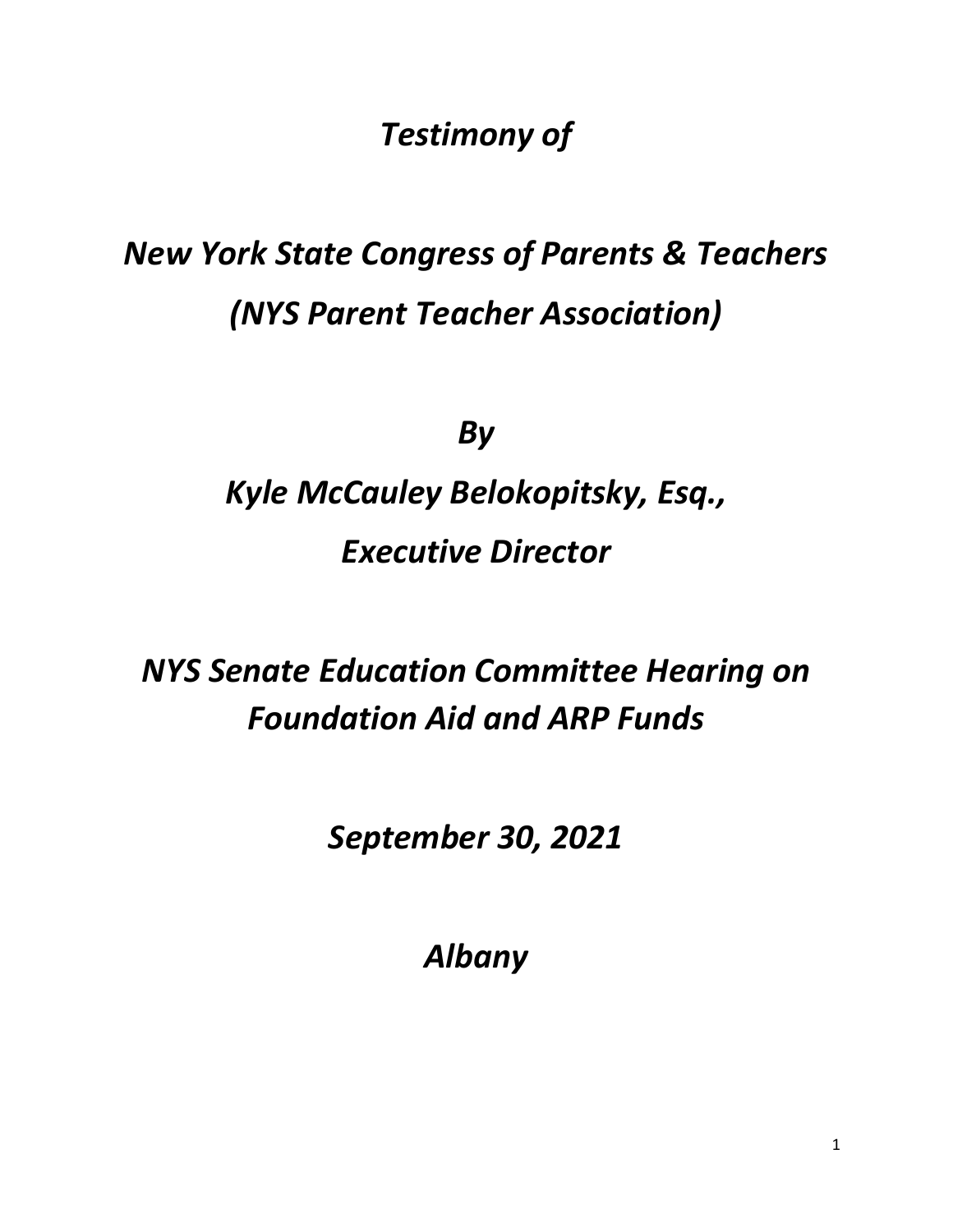I am Kyle McCauley Belokopitsky, the Executive Director of the New York State Congress of Parents and Teachers, Inc. (NYS PTA), and am proud to represent our more than 250,000 members of NYS PTA and the parents and families of our 2.6 million New York school children.

NYS PTA appreciates the opportunity to comment on the use of the historic Foundation Aid increase and use of federal American Rescue Plan funds.

Thank you to Senators Mayer and Liu, the Senate Education Committee members, and members of the legislature for your continued commitment to ALL children, their families, and our schools.

### **A Reflection**

The past 18 months have been challenging for our schools, leaders, educators, teachers, schoolrelated professionals, and most importantly for our students.

Schools had to – nearly overnight – transform into a new learning model never attempted before on a large statewide scale. Teachers had to transform instruction and connect with students both synchronously and asynchronously to different and varying degrees of success. Parents and families, many struggling with underemployment, unemployment, food insecurity, illness, lack of technology access or broadband, and their own work schedules had to find ways to help their child learn and figure out – especially for younger children – childcare, as school buildings remained closed. And students, the true educational heroes in the pandemic, had to learn to navigate an entire new world, one filled with uncertainty and worry.

Yet, while the past 18 months have been some of the most challenging NYS schools will ever face, they have been some of the most insightful and rewarding as well.

We watched educators do amazing things for students. We witnessed school counselors support student mental health in unique and incredible ways. We saw families come together, to support each other's children. We saw PTAs across the state run everything from food drives to health insurance signup days. We saw school communities really and truly work together to support every child.

Public school teachers, administrators, and school-related professionals have always gone to extraordinary lengths to provide the very best services and education for our children, but never have they had to do so under such difficult circumstances. Their remarkable commitment and never-ending dedication are to be commended and celebrated, but we will continue to need your help.

We are truly thankful to the Legislature for their commitment to public education, especially in this budget cycle. The historic school aid increased, coupled with an infusion of federal resources are truly helping our schools – and especially after years of fiscal cuts and uncertainty for many districts. The \$1.4 billion investment in Foundation Aid recognizes the critical work of each of our educators and school-related professionals. This historic figure is remarkably just the first step into fully phasing in the Foundation Aid formula.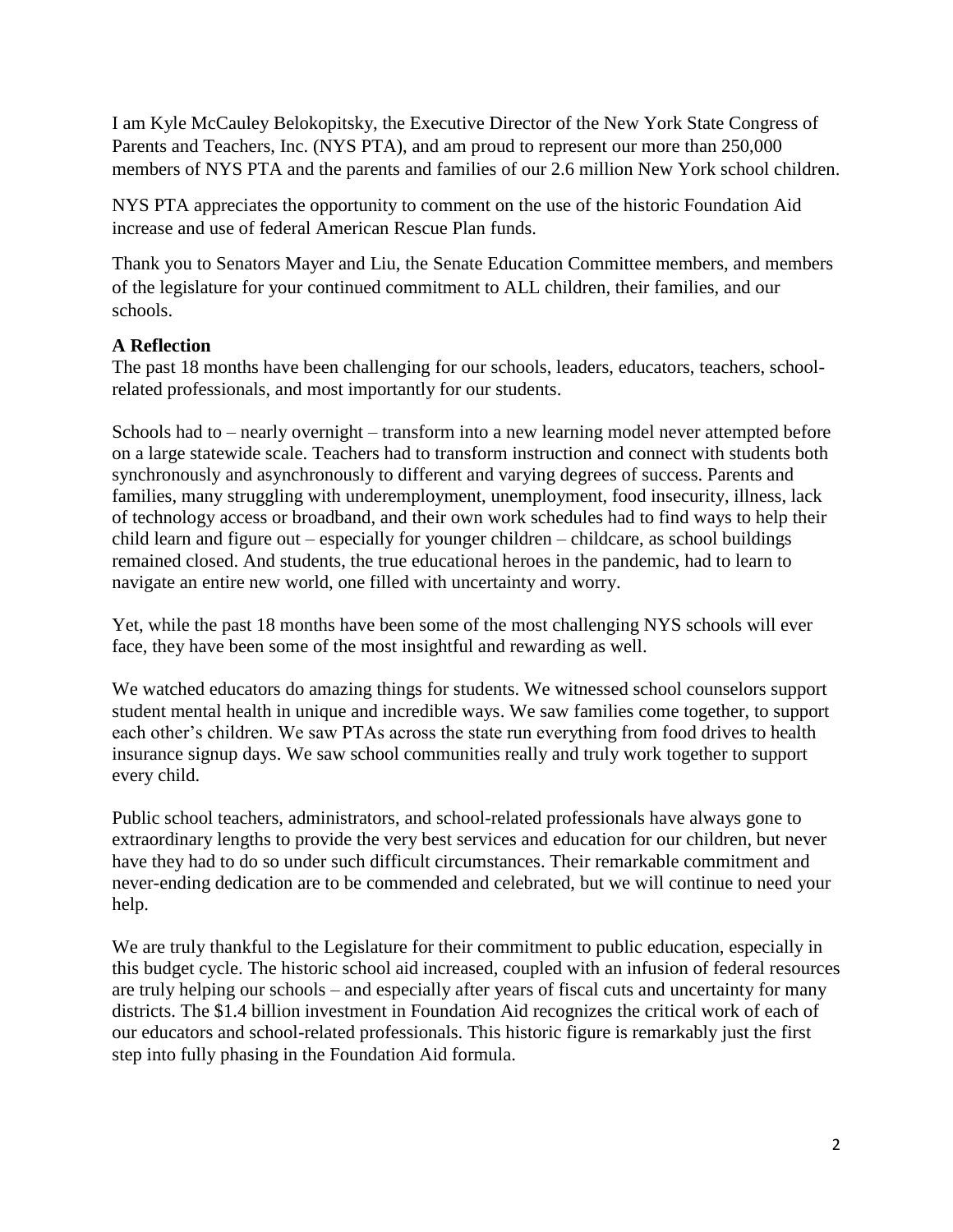Further, federal funds from CRRSA, ESSER, and ARP help supplement state funds and support students.

American Rescue Plan, signed into law on March 11, 2021, provides \$1.9 trillion in Federal Stimulus to states. It expanded and extended unemployment benefits, expanded the Child Tax Credit and Earned Income Tax Credit, continued the Food Assistance Provisions now in place and made new investments in WIC, and expanded health coverage.

In Education funding, the American Rescue Plan invested \$170.3 billion in funding for education, with \$125.4 billion for state PK–12 public education programs, \$39.6 billion to higher education, and \$7.2 billion in funding for the federal E-Rate program (which will be extended to provide devices and connectivity to students, educators, and patrons of public libraries), and \$3 billion in funding for the Individuals with Disabilities Education Act (IDEA).

The ARPA Elementary and Secondary School Emergency Relief (ESSER) for K-12 Schools invested \$125.8 billion for K–12 state education agencies and \$2.75 billion to governors for private schools "to enroll a significant percentage of low-income students and are most impacted by the qualifying emergency." States must also reserve \$800 million to support efforts to identify homeless children and youth, and provide them with comprehensive, wrap-around services, and SEAs must subgrant not less than 90% of its total ARP ESSER allocation LEAs to help meet a wide range of needs arising from the coronavirus pandemic.

As reminder, LEAs must reserve at least 20% of funds to address learning loss. Remaining funds may be used for a wide range of activities, including:

- Coordinating with public health departments;
- Conducting activities to address the needs of students from low-income families, children with disabilities, English Language Learners, racial and ethnic minorities, students experiencing homelessness, and foster care youth;
- Purchasing educational technology (including hardware, software, and connectivity as well as assistive technology or adaptive equipment);
- Summer learning, and supplemental after-school programs;
- Mental health services;
- Addressing learning loss;
- School facility repairs to reduce risk of virus transmission and support student health; and
- Implementing public health protocols including policies in line with guidance from the Centers for Disease Control and Prevention for school-reopening.

Now, we must move forward. Our schools are thankfully open. Our students are back in seats. Our schools have new infusions of desperately needed resources. And we must remember the positive lessons learned from the pandemic closures.

#### **Collaboration**

Schools were required to submit a plan for use of federal funds. In cooperation, many schools during this process solicited feedback from parents and families in various ways: online meetings, surveys, emails, and other electronic connection means.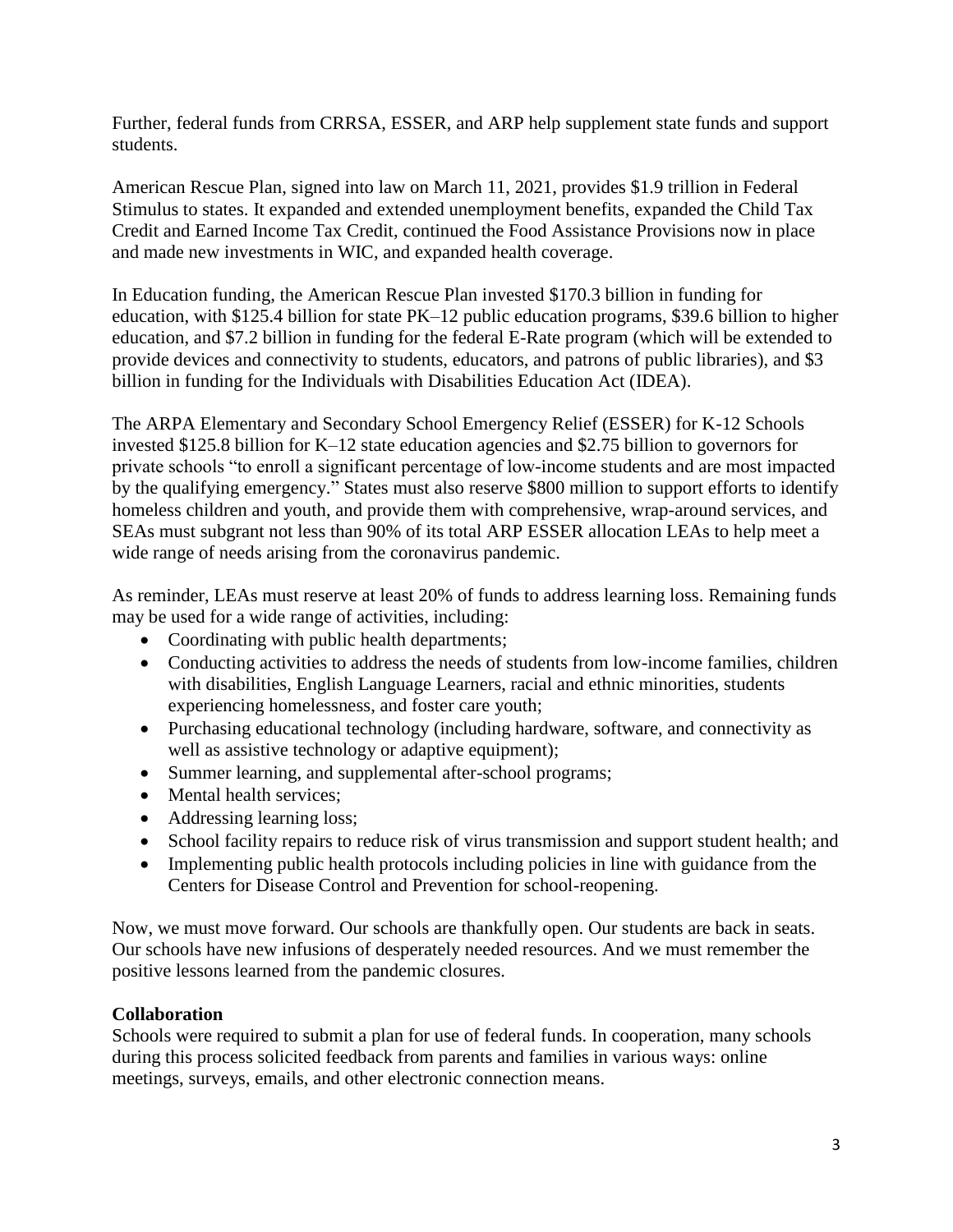This was welcomed. During the pandemic, schools were also required, as example, to solicit families on feedback on reopening plans a certain number of times. We need more of this.

We need continued conversations between school leaders, educators, classroom teachers, schoolrelated professionals, and parents and families on how best to continue to spend funds, and how to work together to best support students.

#### **Needed Services**

We are renewed by the commitment of these funds to needed and necessary services for students. There must be a focus on the use of these, and future funds, on things like:

- Academic Intervention Services and supports for learning loss;
- Meaningful commitments to mental health support for students, educators and staff;
- Intervention and support strategies for students with disabilities a unique and critical population with heightened difficulties in serving, especially during pandemic closures;
- Supports for English Language Learners;
- Supports for homeless students and those in foster care;
- Supports for high-need students, and those living in poverty; and
- Technology and device support for students and families, amongst others.

Specifically, on mental health, some sobering statistics:

- Half of all mental health disorders begin by age 14;
- Half of all lifetime anxiety cases begin by age 8;
- More than <sup>1/4</sup> of all students experience serious mental health in any given year; and
- Suicidal ideation during pandemic closures increased exponentially.

Further, there are still enormous divergences in student services and programs amongst NYS schools. There must be a focus on the use of these, and future funds, on things like:

- Closing achievement gaps;
- AP/IB/College credit opportunities;
- Enrichment:
- Career and technical education;
- Music and arts education;
- Community school models;
- Recovery High Schools and substance use intervention services;
- Restorative practices;
- Diversity, Equity, and Inclusion initiatives;
- Meaningful family engagement practices;
- School Safety;
- Digital Equity for students including free broadband access; and
- Health and wellness initiatives, amongst others.

While it may be too early in the school year to have a full understanding of the impact of increased Foundation Aid and federal funds, we are fully confident and hopeful that schools will continue to have meaningful stakeholder engagement.